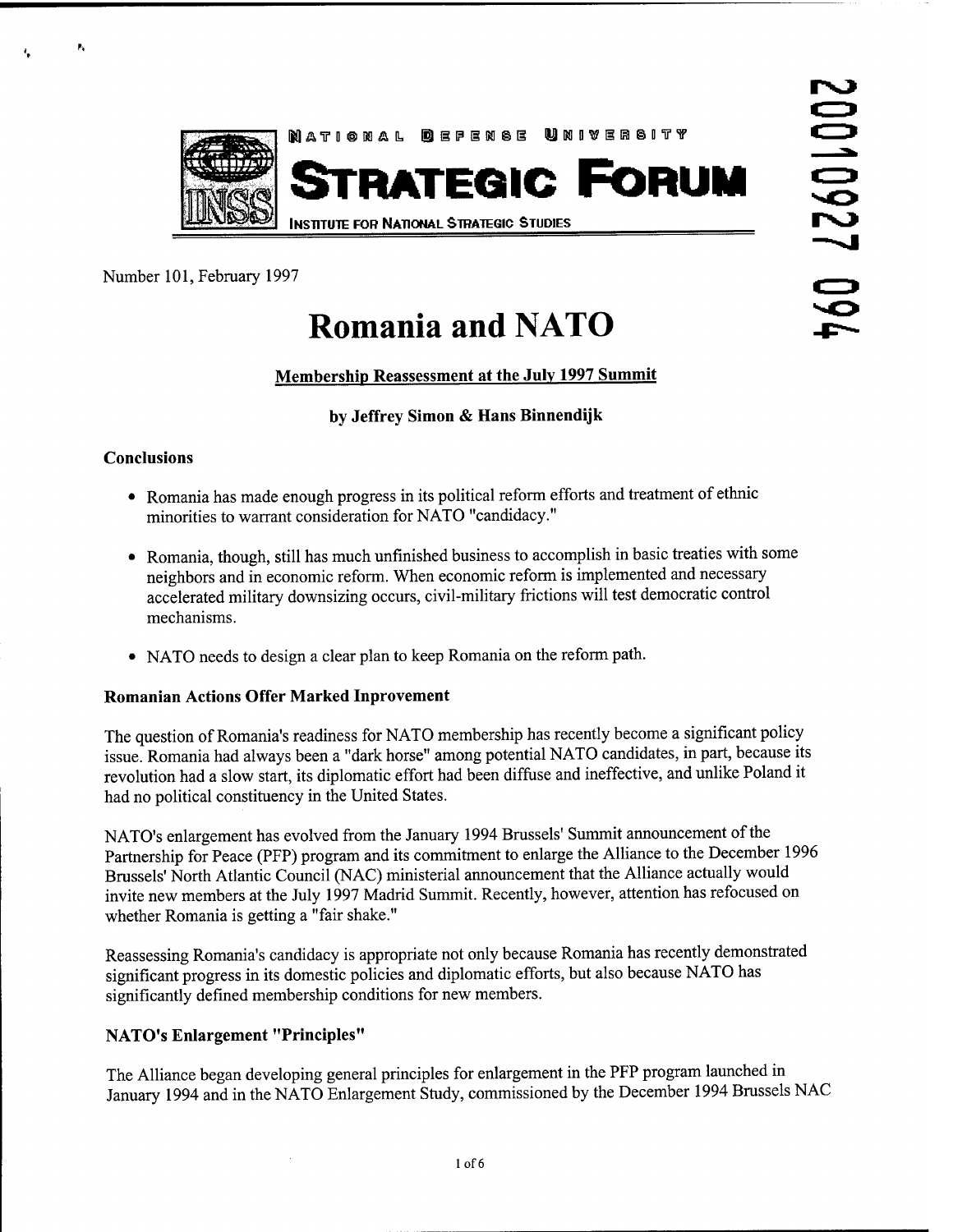ministerial, and briefed to the Partners in September 1995. Also during this period, President William Clinton's speeches and Secretary of Defense William Perry's "five principles" emphasized that new members should conform to basic principles of political reform. These include democratic elections, individual liberty, and the rule of law; demonstrated commitment to economic reform and market economy; adherence to OSCE norms and principles involving ethnic minorities and social justice; resolution of territorial disputes with neighbors; and the establishment of democratic control of the military.

The NATO *Enlargement Study* also stipulated further what constitutes effective democratic control of the military as well as some minimal degree of NATO interoperability and military capability. In addition to active participation in PFP, new members would have to ensure that adequate resources are available to assume the added and considerable financial obligations of joining, and to develop necessary interoperability-to include: (1) defense management reforms in areas such as transparent defense planning, resource allocation and budgeting, appropriate legislation, and parliamentary and public accountability; and (2) minimal standards in collective defense planning to pave the way for more detailed operational planning with the Alliance. Finally, new members should not "close the door" to future candidate members.

Using the standards that NATO has adopted, we can now examine where Romania stands in its "candidacy" for membership.

#### **Romania's "Candidacy"**

 $\mathbf{p}_4$ 

#### **(1) Political reform/democratization**

Romania's political transformation got off to a slow start after the violent overthrow of Nicolae Ceausescu in 1989. The National Salvation Front (NSF) filled the initial vacuum, followed by growing polarization between the newly-formed democratic movements and parties and the NSF-controlled Government in January and February 1990. The May 1990 elections maintained Ion Iliescu as President and Petre Roman as Prime Minister. Conflict soon developed between the Ion Iliescu-Petre Roman group and democratic forces, followed by the breakup of the Iliescu-Roman alliance and the fall of the moderately reformist Roman Government in September 1991.

The 1992 elections left no political party with the majority necessary to govern. The government had to rely upon three extreme and nationalist parties: the Greater Romania Party (PRMC3.85%), Gheorghe Funar's Party of Romanian National Unity (PUNRC7.7%), and Socialist Labor Party (PSMC3%) which were anti-Hungarian. Ion Iliescu's Party of Social Democracy in Romania (PDSRC27.5%) tended to rely on this bloc for support. The opposition parties claimed that Iliescu's running for President on the NSF ticket was unconstitutional because he was a member of a political party (e.g., the Central Election Bureau, not the Constitutional Court settled the dispute) and the Democratic Convention (CDRC20%) claimed that the election was fraudulent because 3 million ballots were invalidated. When the Central Election Board rechecked the ballots, one million were revalidated, but the election results were unaffected.

This period displayed some undemocratic tendencies. Some journalists were subject to criminal charges for insulting public officials and the Romanian Intelligence Service (SRI) was accused of spying on journalists and opposition parties. Over time, these tendencies changed.

In 1996, Emil Constantinescu's Democratic Convention of Romania (CDR - 31%) and Petre Roman's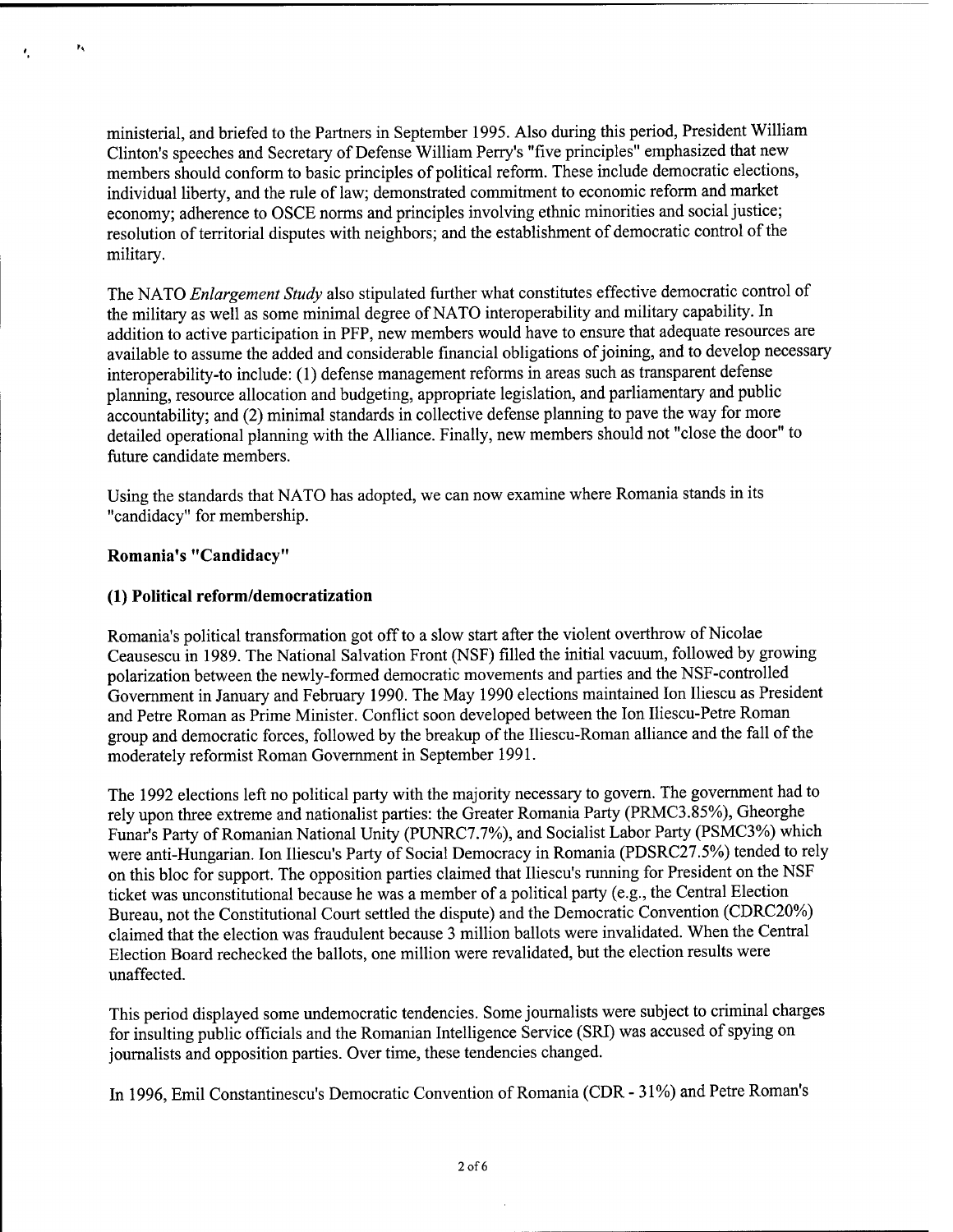Social Democratic Union (USD -13.4%) won a majority in both houses of Parliament. The Hungarian Democratic Federation of Romania (UDMR), the ethnic Hungarian Party, also participates in the coalition. In the run-off presidential election, Constantinescu unseated Iliescu with 54.4% of the vote. The November-December elections culminated in the first democratic and peaceful change in Government since 1937-demonstrating that Romania had overcome many of these earlier problems and its slow political development.

#### **(2) Economic reform/market economy**

 $\ddot{\phantom{a}}$ 

Romanian economic reform has lagged far behind most of Central Europe in developing a market economy. In 1995 only 45 percent of GDP (compared to well-more than 60 percent in Poland and Hungary) is derived from the private sector. Though the agricultural sector was privatized, the PDSR moved slowly on industrial privatization because of fears of both the market and labor strikes. When the Ceausescu regime was overthrown, Romania had no external debt because Ceausescu had eliminated Romania's debt at the population's expense. Since 1990, the Romanian Government and PDSR has pursued a policy of subsidizing the populace through deficit spending and postponing economic reform in order to maintain domestic tranquility. As a result, Romania now has a debt of \$6 to 7 billion. It is clear that this situation cannot continue. Indeed, the longer Romania waits, the more difficult and painful the process will become.

When economic reform is finally implemented social pressures will result. Fuel and energy subsidies, which have placated the population, will have to be removed. Inflation and unemployment, officially at 6 percent, are likely to rise dramatically. New arrangements will need to be implemented with the International Monetary Fund (IMF) to create macro-economic stability.

#### **(3) Relations With Neighbors**

Romania signed a Basic Treaty with Bulgaria in 1992 and a 20-Year Friendship Treaty with Serbia in May 1996. The September 14, 1996 Treaty with Hungary has significantly "legitimized" Romania's efforts to establish good neighbor relations in the West's view (See Strategic Forum 93 - Hungary's 'Near Abroad': Minorities Policy and Bilateral Treaties"). Up until the signing of the treaty, some saw Romania as stalling in the negotiations with Hungary because of the (misplaced) belief that the absence of a treaty would exclude Hungary from NATO membership and "level the playing field" with Romania. But, after the March 1995 Hungary-Slovak Treaty was finally ratified by Slovakia in March 1996, many Westeners perceived Hungary as making a sincere effort at achieving Good Neighbor relations. As Hungary's membership in NATO became increasingly plausible, Romania became more willing to support a treaty.

Despite this progress, Romania's negotiation of basic treaties with Russia, Ukraine, and Moldova remain stalled. The new government needs to conclude this unfinished business.

- **With Russia.** The major outstanding issue has been Romania's demand that Russia repudiate the Molotov-Ribbentrop pact. Immediately after his election, President Emil Constantinescu indicated a new effort to wipe clean the "blemishes of history" with Russia.
- **With Ukraine.** Romania also wants Ukraine to acknowledge that the Molotov-Ribbentrop Treaty was immoral and Ukraine wants Romanian condemnation of Hitler and Antonescu. While acknowledging that Serpents Island in the Black SeaCwhich had been part of Romania until taken over by the USSR in 1948-is now part of Ukraine, Romania wants an agreement for joint exploitation of the Delfin zone's oil and natural gas.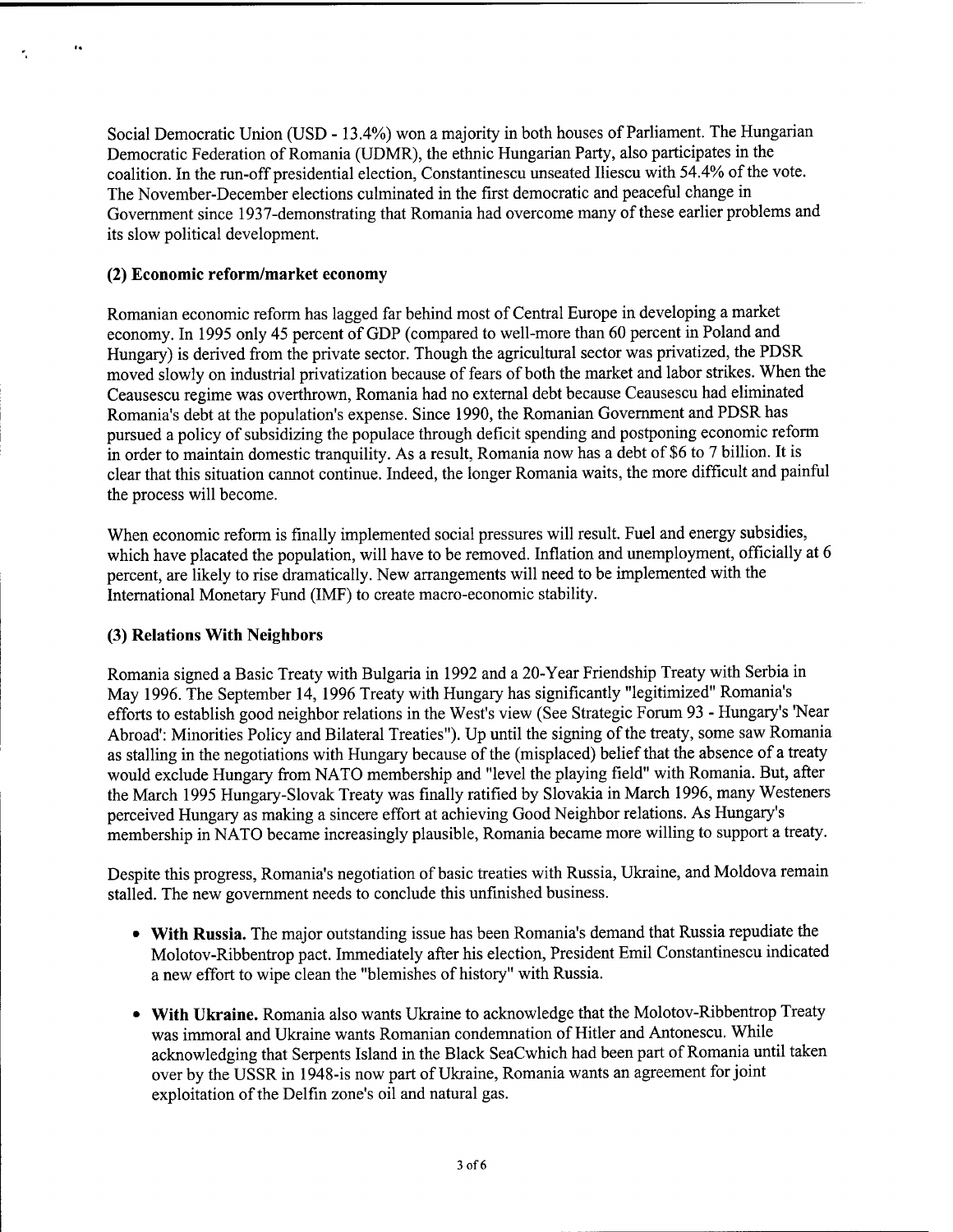**• With Moldova.** The treaty with Moldova is very important because some Romanians would like Moldova reincorporated with Romania. While this is not the position of the Romanian Government, a number of issues remain outstanding with Moldova. First, Moldovans resist Romania's desire to call the treaty "fraternal cooperation." Second, Romania insists that the treaty language be in Romanian (not also Moldovan). Finally, issues remain over the question of dual citizenship.

#### **(4) Treatment ofEthnic Minorities**

 $\ddot{\phantom{a}}$ 

Romania is more ethnically-homogenous than in 1945. Aside from a large Romany (gypsy) population, its major ethnic minority involves Hungarians who have resided within Romania since the 1920 Treaty of Trianon. Improvement has been evident since the treaty with Hungary and the recent election. The Romanian-Hungarian treaty, like the Hungarian-Slovak treaty, also provides a "brake" on Romanian and Hungarian extremism. Article 7 of the treaty confirms each party will "support one another in their efforts to join the EU, NATO, and the WEU." In other words, the treaty should put a brake on Romanian nationalist extremists if Hungary joins NATO before Romania, and, according to Hungarian minority party leaders, it strengthens the political "bridging" role of the Hungarian minority. The recent 1996 Romanian elections also witnessed a decrease in popular support for ultra-nationalist political parties who pursued anti-Hungarian agendas.

#### **(5) Democratic Control ofthe Military**

Romania has made great strides. The 1991 Constitution gives the President substantial authority in the national security arena and the 1994 Law on National Defense codifies relationships between the President, government, and Parliament. Romania's defense ministry was the last in the region to appoint a civilian defense minister-Gheorghe Tinca-in April 1994.

As in the rest of Central Europe, there are few civilian experts in the defense ministry and parliamentary defense committees. But steps are being taken to rectify the situation. The National Defense Academy educates 35 civilians and military officers in each class discussing security and defense problems as seen from a military perspective. Roughly two-thirds of each of the six classes convened by the Academy have been civilians from the Parliament (all seven parties) and government. In part because of these successful actions and because of the role of the military during the revolution, the Romanian military is held in high esteem.

It is premature to make a determination as to how effective is democratic and civilian control of the Romanian military because, to date, the government-in marked contrast to the rest of Central Europe-has exerted relatively little pressure on the military to cut its force structure. Also, unlike in the Czech Republic and Hungary, Romanian public support for the military remains quite high at rates of 80 percent.

As a result, when Romania finally implements the necessary economic reforms, and cuts Romania's forces as severely as the armed forces have been in the rest of Central and Eastern Europe-to roughly 50-55% of 1988-90 force levels-will significant civil-military friction develop. An assessment ofthe capability of Romanian civilian control over the military will have to wait until then. They may prove to be effective as has been the case in the Czech Republic and Hungary or prove problematic as has been the case to date in Poland.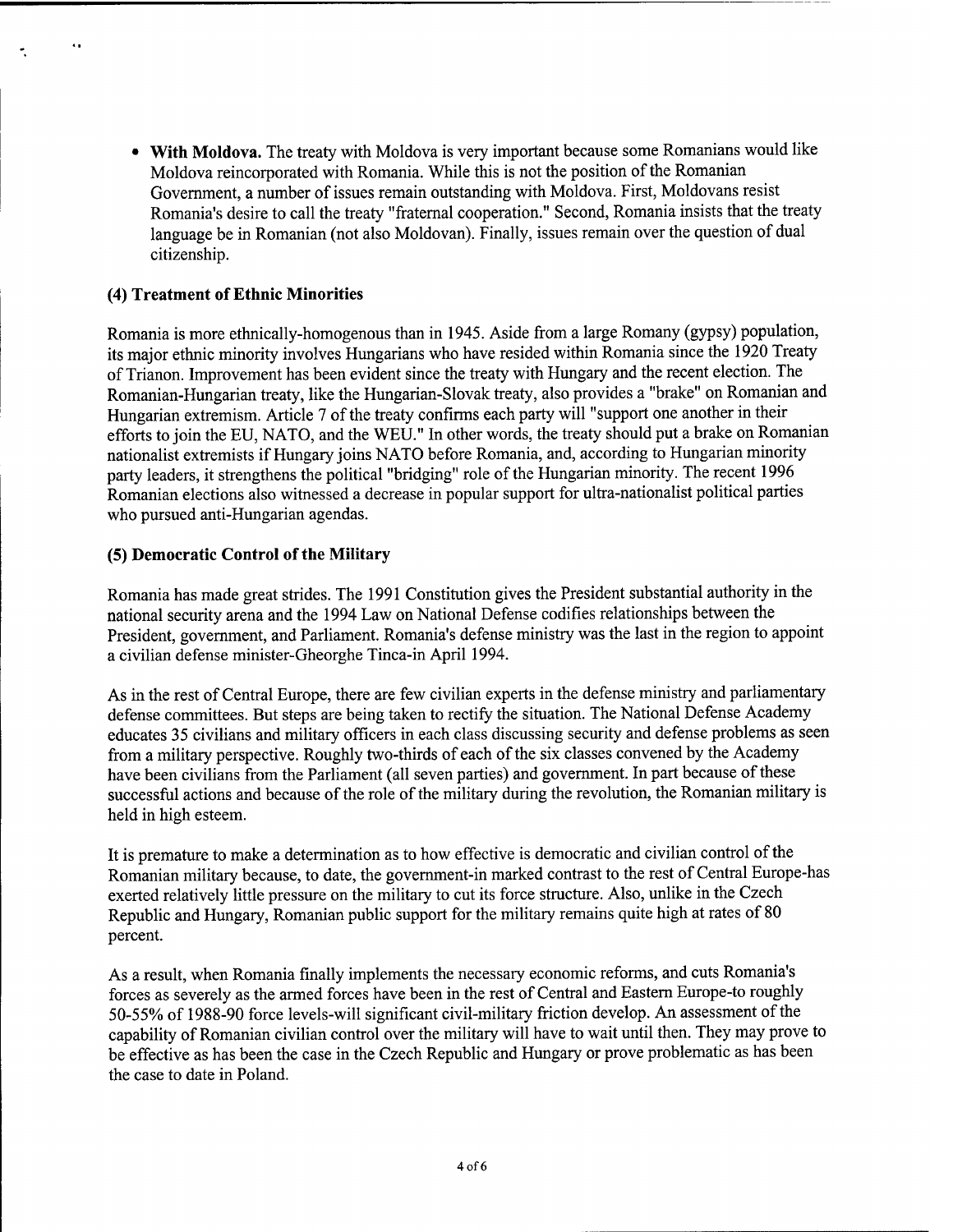#### **(6) NATO Interoperability and Defense Planning**

Although Romania (with Ukraine) was the first to join PFP and has been very active in the program, it has evidenced slow progress in meeting PFP interoperability objectives. Romania's overall military capacities remain weak. For example, in 1994 Romanian pilots only flew 12 hours per year. In 1995, they attempted 40 hours.

Military reform in terms of downsizing force structure has not yet really begun in earnest. In 1990 Romania's force structure was 275,000. At the end of 1995 Romania's force structure of 235,000 was similar to Poland's (which had started at 405,000), but funded at only \$680 million (one-third Poland's \$2.4 billion budget). According to "The Armed Forces-2000" Romania's forces should decline to 195,000 by the year 2000. Present plans do not envision accelerating the rate of downsizing of forces because of concerns about social security.

#### **Summary**

Romania has made great strides in improving its "candidacy" eligibility in the areas of political reform/democratization and treatment of ethnic minorities. Though it has demonstrated some progress in improving relations with neighbors, much further work needs to be done. When economic reform is implemented with accelerated military downsizing, civil-military frictions will likely develop and really "test" the capacity of established mechanisms.

#### **Recommendations**

It is necessary to keep NATO's incentives "alive" and keep Romania engaged in PFP and further reform. By wrapping NATO's umbrella around Romania, it can be encouraged to pursue reform. But the prospect of Romania's "exclusion" at the July 1997 NATO Summit can derail this goal.

How should NATO deal with the situation? If the July 1997 NATO Summit were to invite the Czech Republic, Poland, and Hungary to commence accession talks immediately, NATO might also announce that it would look forward to starting accession talks with Slovenia and Romania in 12 to 18 months after the Summit, upon their completion of specified (but varying) objectives. Romania and the others could use the added time to proceed with and consolidate their post-election reforms. Each country would proceed at its own pace once talks begin.

Such an action would provide support to the new Romanian Government and Parliamentary opposition, encourage them to pursue necessary reforms, and mute nationalist extremists internally. Slovenia could use the time to build its defense establishment.

Dr. Jeffrey Simon is an INSS Senior Fellow specializing in NATO Enlargement and Central Europe. Dr. Hans Binnendijk is the Director of the Institute for National Strategic Studies. For more information contact Dr. Simon at (202) 685-2367, by fax at (202) 685-3973, or by e-mail to simonj@ndu.edu, or contact Dr. Binnendijk at (202) 685-3838.

The Strategic Forum provides summaries of work by members and guests of the Institute for National Strategic Studies and the National Defense University faculty. These include reports of original research, synopses of seminars and conferences,the results of unclassified war games, and digests of remarks by distinguished speakers.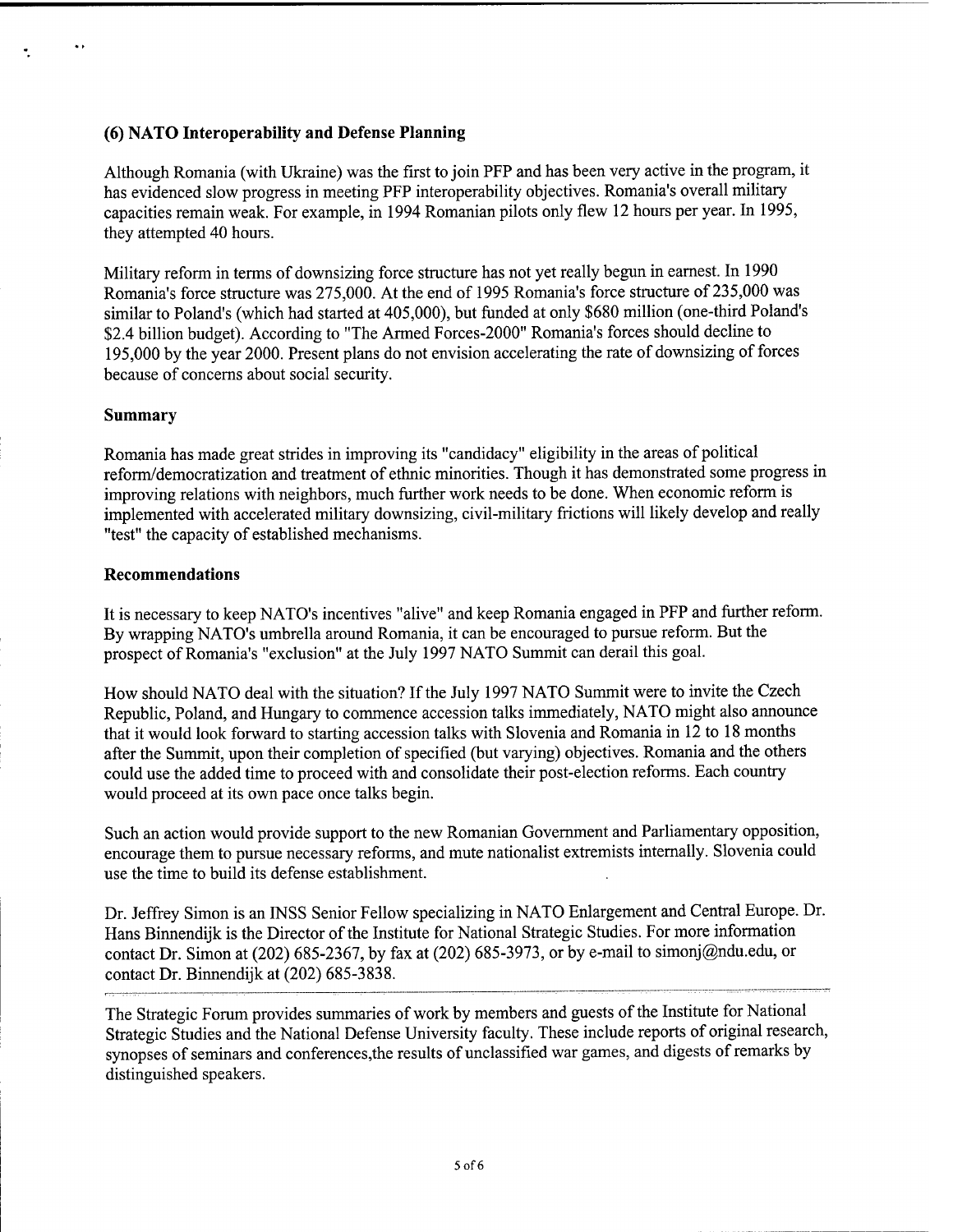Editor in Chief- Hans Binnendijk

 $\ddot{\phantom{0}}$ 

 $\tilde{\mathcal{L}}$ 

Editor - Jonathan W. PierceNOTE

**|Return to Top <sup>I</sup> Return to Strategie Forum Index iReturn to Research and Publications!**